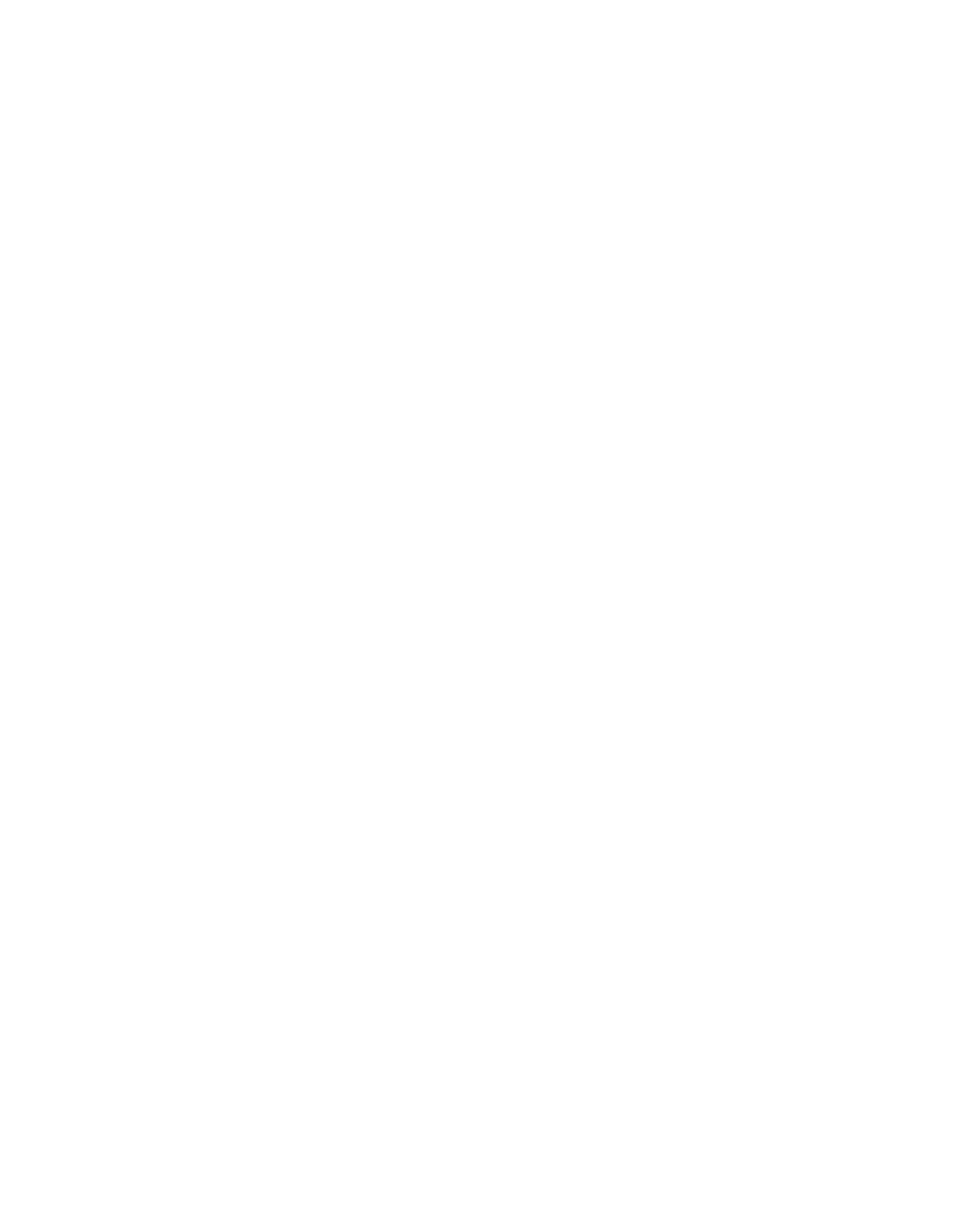# **For Warden**



# **Maurice J. Seaton**

# **Member of Ascension since 2008**

# **Occupation:**

Certified Fundraiser (CFRE) and Senior Consultant for the Episcopal Church Foundation

# **Activities at Ascension:**

- Current member of Vestry (2015 to present), former Vestry member (2010-12)
- Chair of Ascension Planned Giving Committee
- Member of parish three Committees: Stewardship, Welcome, Capital Campaign
- Lector and Prayer Leader
- Liaison for the marketing/sale of Columbarium niches at Ascension

# **Activities in the Episcopal Church and Community:**

- Current member of the Education for Ministry (EfM) Group meeting at Ascension
- Former Head of the Capital Campaign Fundraising Division at the Episcopal Church Foundation, where I worked with a broad spectrum of congregations throughout the country on fundraising, leadership and congregational issues
- Member of the Diocese of New York's Congregational Support Plan Committee (2005-2012), where I learned about the issues facing churches in the Diocese
- Previously served on the Vestry of an upstate church, and on the vestry of a church and a cathedral in South Africa, and am familiar with the role and responsibilities of vestries

# **What drew me to Ascension?**

The dedication and warmth of the people was immediately evident. I found friendship, spiritual sustenance and opportunities to grow. At Ascension there is supportive clergy and a nurturing congregation I am proud to call my parish family.

# **What are Ascension's greatest strengths?**

Beautiful and grounding worship and liturgy. Magnificent music, inspiring preaching and faithful pastoral care. Kind, open minded, and talented parishioners.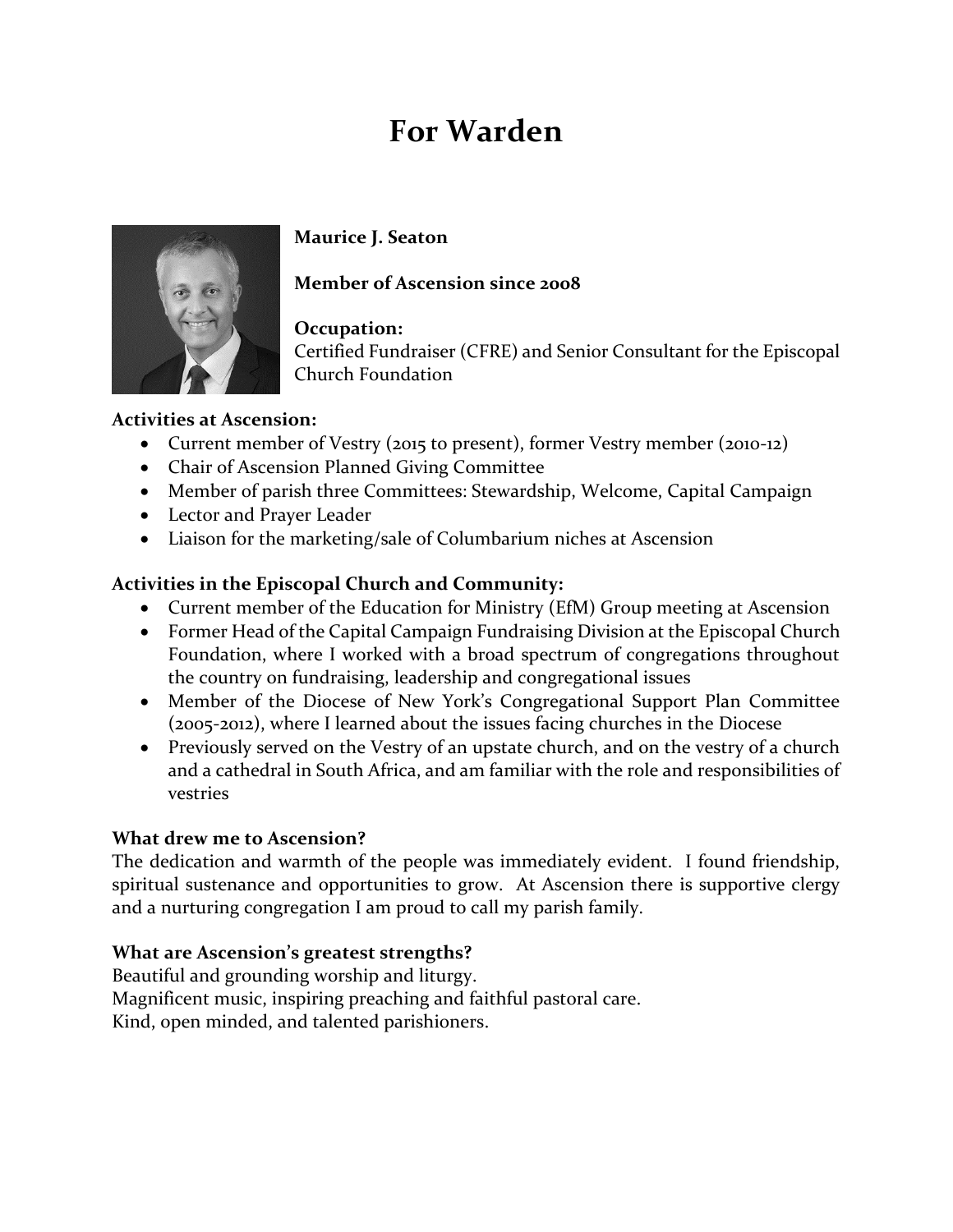#### **What is my vision for Ascension?**

- Together with the vestry and clergy create, and live into, a new and bold vision for the future of Ascension now that our new rector is in place
- Develop and expand the ministries and programs to our neighborhood and those we serve, including to the new residents of the former St. Vincent's
- Eliminate the budget deficit by (a) increasing rental income (b) increasing the number of persons pledging (c) increasing the average pledge amount
- Establish a Legacy Society and increasing Planned Giving

# **Skills, experiences and talents I bring with me:**

- Fundraising skills and experience
- Leadership experience in episcopal organizations
- High energy to translate vision and ideas into results
- The ability to listen and prayerfully consider all points of view, in confidence
- The willingness to admit when I am wrong and to navigate difficult issues with sensitivity, even in the midst of profound differences
- Significant experience working with the Diocese, the national church, and the Anglican Communion

# **For Vestry**

কক \* কক \* কক \* কক



# **Carolyn "Susie" Braden**

**Member of Ascension since 1983**

#### **Occupation:**

Executive Secretary, Department of Neurology, Memorial Sloan Kettering Cancer Center (MSKCC)

#### **Activities at Ascension:**

Lay Reader - I have been an active lay reader for many years in the parish, and in the past I've been an evening prayer leader. I have assisted and participated in many parish events including Lenten and Advent Quiet days. I have a good deal of church choir involvement both as a singer and parish choir coordinator. I was a member of the volunteer parish choir this past summer. This past year I was privileged to be on the canvassing committee for the 2016 pledge drive.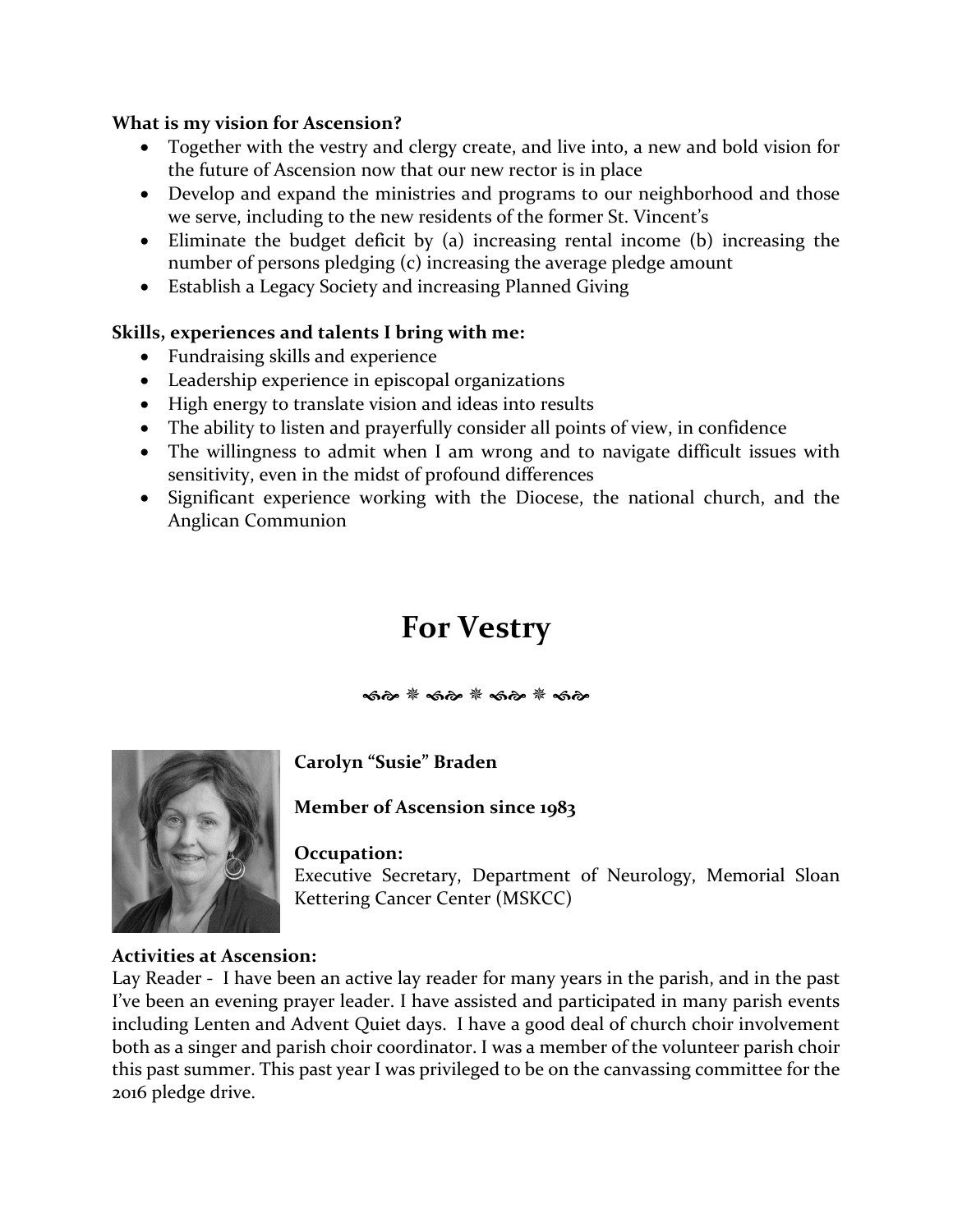#### **Activities in the Episcopal Church and Community:**

I have had two spiritual retreats this past year to Holy Cross Monastery which were extremely beneficial. I have been active in several MSKCC volunteer fundraising events and also do coordination of numerous celebratory events within that community. In the past I was on the board of directors of my Hudson Heights Co-op and served as an officer for several years. I was a board member and officer with Voices of Ascension for many years.

#### **What drew me to Ascension?**

Music, liturgy and community.

#### **What are Ascension's greatest strengths?**

Music & liturgy, a stunningly beautiful space within which to worship, a diverse membership, a stimulating and supportive community and strong desire to strengthen the mission of Ascension.

#### **What is my vision for Ascension?**

I believe Ascension is at an exciting and pivotal time in its life as a parish. I hope to see further growth in our membership as well as greater fiscal support with increased pledging and other supportive measures. I believe the guidance of our new Rector and our incredibly strong and loyal parish community working together will enable us to embrace new ideas, increase and renew our spiritual strength and energy.

#### **Skills, experiences and talents I bring with me:**

Discernment; worship leader; evangelism; the ability to balance ideas and opinions via confidential communication within the vestry body. The two retreats over this past year have aided my spiritual growth and commitment to service in our church. I love this parish and would consider it a great honor and privilege to serve as a vestry member.



# **Stacey M. Carpenter**

#### **Member of Ascension since 2012**

**Occupation:**  Client Director, Optum Relationship Office

#### **Activities at Ascension:**

- Serving as an acolyte
- Serving on the Altar Guild
- Teaching Sunday School
- Healing Prayer ministry
- Spiritual Development committee chair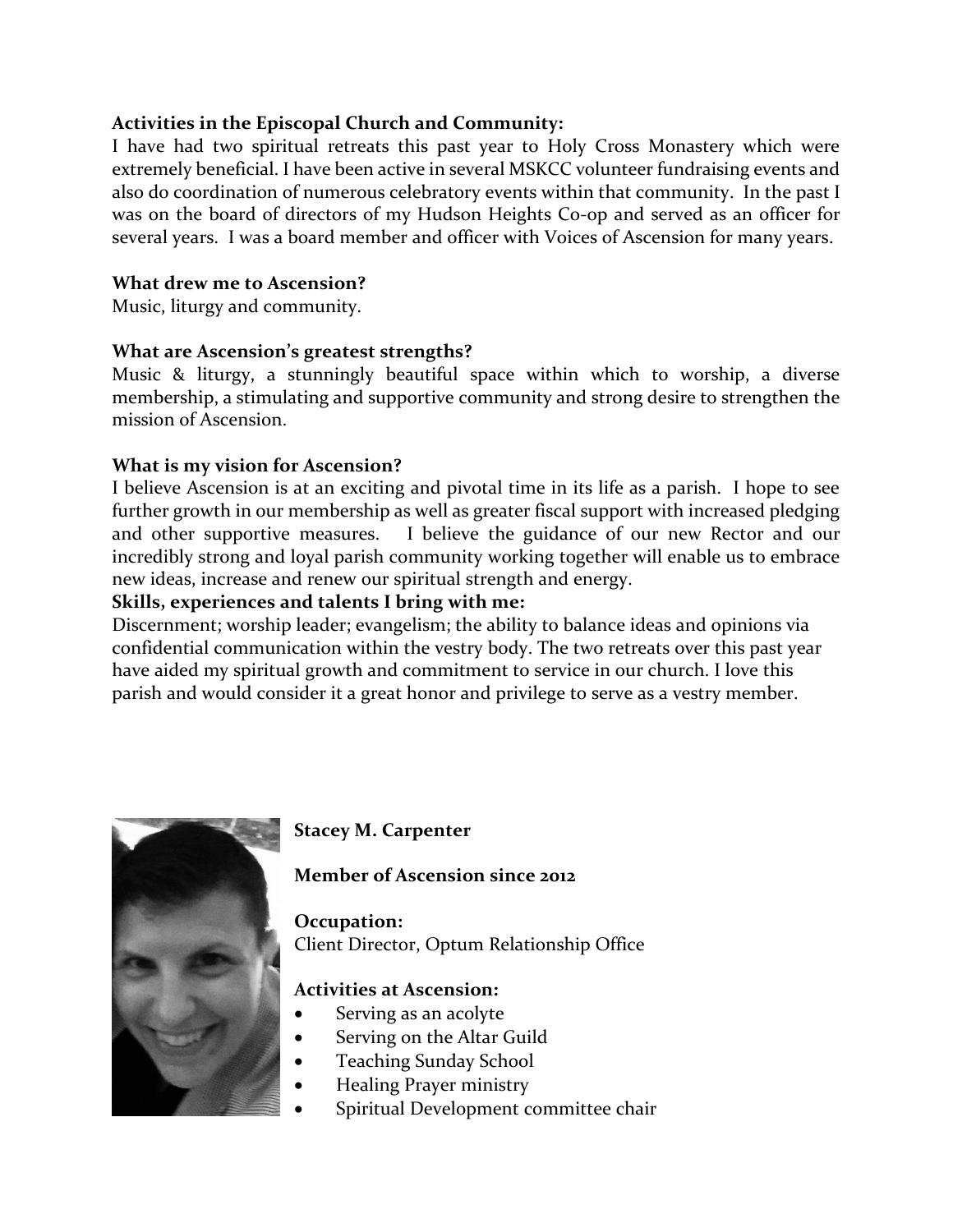# **Activities in the Episcopal Church and Community:**

- Hold the service position of Group representative in a 12 step recovery based community
- Am a culture ambassador as part of my leadership role at Optum
- Participant in EfM program
- Coordinate social responsibility events at work

#### **What drew me to Ascension?**

I was looking for an Episcopal church and knew of Ascension through its community efforts.

#### **What are Ascension's greatest strengths?**

The people – parishioners and clergy, music program, historical importance in NYC, location.

# **What is my vision for Ascension?**

That the Holy Spirit continues to guide Ascension to look for new and innovative ways to be God's hands; that Ascension is known as a place for its outreach and service in the Village, greater NYC, and globally.

That Ascension becomes as close to 100% self-supporting as possible and does not need to draw on its endowment.

# **Skills, experiences and talents I bring with me:**

I have a 20+ year career in corporate America. I have leadership, project management, training/education and process expertise. Additionally, over the past 10 years, I have spent time in other church homes and will be able to bring learnings/fresh ideas to Ascension as we look for ways to form a deeper connection with the people of NYC.



# **Joan Castagnone**

# **Member of Ascension since 2013**

**Occupation:** 

Writer/Editor. Retired from Church Pension Group (Communications) /Church Publishing (Acquisitions editor)

# **Activities at Ascension:**

Registrar Usher/Participation in Open Doors Volunteer at Voices of Ascension Concerts Occasional office back-up

# **Activities in the Episcopal Church and Community:**

I worked with the Church Pension Group for seven years as Vice President/Management Services, a small department responsible for communications, event planning, and trustee coordination. For four years, I worked as an acquiring editor for Church Publishing.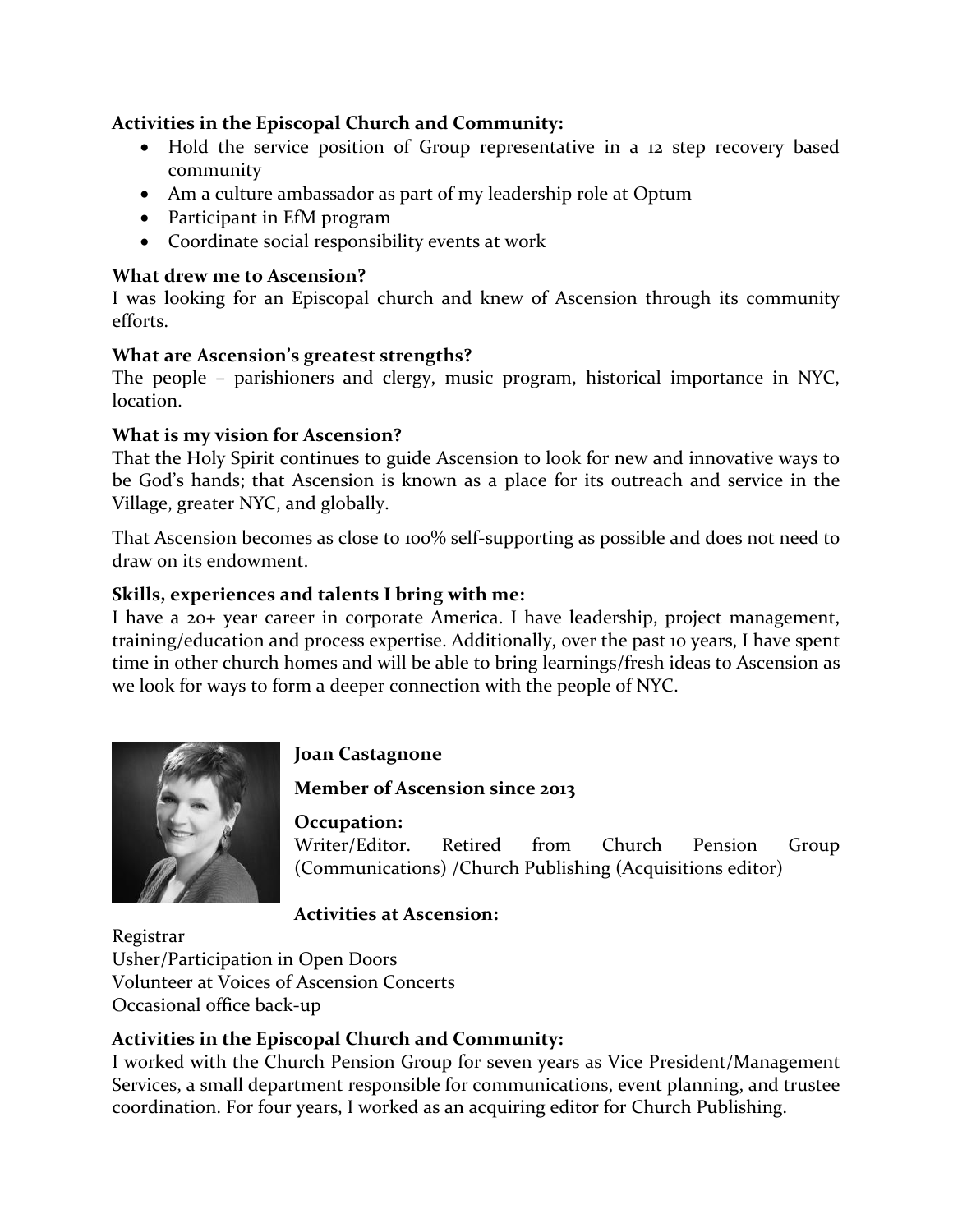I attended and helped to coordinate the Church Pension Group presence at three General Conventions.

Planned regional meetings on the implementation of the lay pension program and programs to address and prevent sexual abuse.

I served on the vestry of St. Clements's Church in Hell's Kitchen for about five years.

# **What drew me to Ascension?**

On my first visit to the church, I was greatly moved by the La Farge mural of the Ascension, a powerful symbol of joy and hope. I found the liturgy to be thoughtful, authentic, and powerful. But, as importantly, I sensed that Ascension is a welcoming community, with a small parish feeling even in a landmark building filled with soaring music. Mother Shelly preached a wonderful sermon that day and warmly welcomed me. I was beyond sad to hear that the search for a new rector was just beginning and felt some reluctance to join a parish in transition, but her graceful leadership and an impressive Search Committee revealed a confident and healthy congregation where I would find a spiritual home.

#### **What are Ascension's greatest strengths?**

I think our greatest strengths lie in the people and the worship.

Our clergy and parish leaders are faithful, smart, and open-minded, a combination that makes old-timers and newcomers feel welcome and valued. Our parishioners are an awesome bunch of people with an astonishing array of gifts and interests.

I find the worship is a genuine celebration of the Spirit and I almost always leave a service with a feeling of peace and optimism.

# **What is my vision for Ascension?**

I envision an "Easter Church" that lives out its name and continues a tradition of beautiful liturgy and music as an expression of a community that continues to thoughtfully serve its members and welcomes newcomers.

We are, on paper, committed to growth and diversity. I can see us really digging in to what we mean by those goals and finding creative, even radical, ways to achieve them. I would have a particular interest in developing programs that explore the nexus of the creative arts and Christian community.

#### **Skills, experiences and talents I bring with me:**

I would describe myself as a generalist. I have worked as a writer, editor, meeting planner, and project manager. Specifically, I think my editorial skill, particularly on print publications, would be useful. In addition, my background in meeting-organization could be helpful in developing speaker and/or education programs or seminars.

I also have strong administrative skills and am good at doing day-to-day not-veryglamorous office stuff.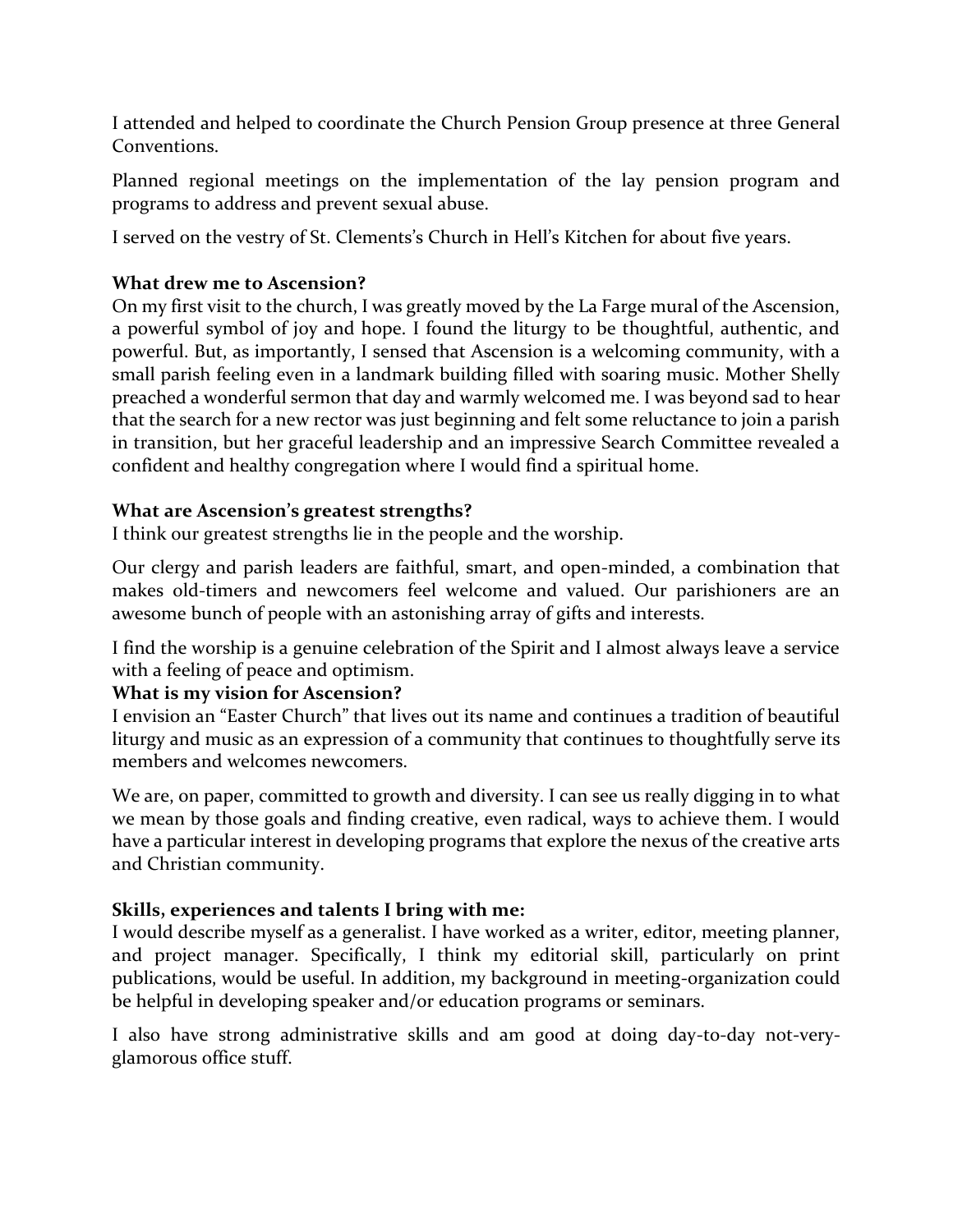

# **Chrysanthi Fairchild**

# **Member of Ascension since 2010**

**Occupation:**  Fifth grade Math and Science teacher, United Nations International School

# **Activities at Ascension:**

Stewardship Committee member Usher at Voices of Ascension concerts Tutor at Ascension Tutoring Program Thursday night Bible Study

# **Activities in the Episcopal Church and Community:**

Trained as a Stephen Minister at St. James Church

#### **What drew me to Ascension?**

I was initially drawn to Ascension because I appreciate traditional church services, having been born and raised as a Greek Orthodox. I have stayed, mainly because of the intelligent people who befriended me and the caring community I have found here.

#### **What are Ascension's greatest strengths?**

I think Ascension's greatest strengths are the beauty of the environment and the spectacular musical offerings. The combo could make a milk carton religious!

#### **What is my vision for Ascension?**

I think the challenge for Ascension is to maintain the delicate balance between the traditional and comfortable (and comforting) ritual so beloved by many older parishioners and the need to be relevant, adapting to the taste of younger people, who may have shorter attention spans, without diluting the essential qualities that make a service meaningful.

#### **Skills, experiences and talents I bring with me:**

I am a trained architect as well as a Math teacher, skills that could prove useful in maintaining an elderly building and balancing a budget.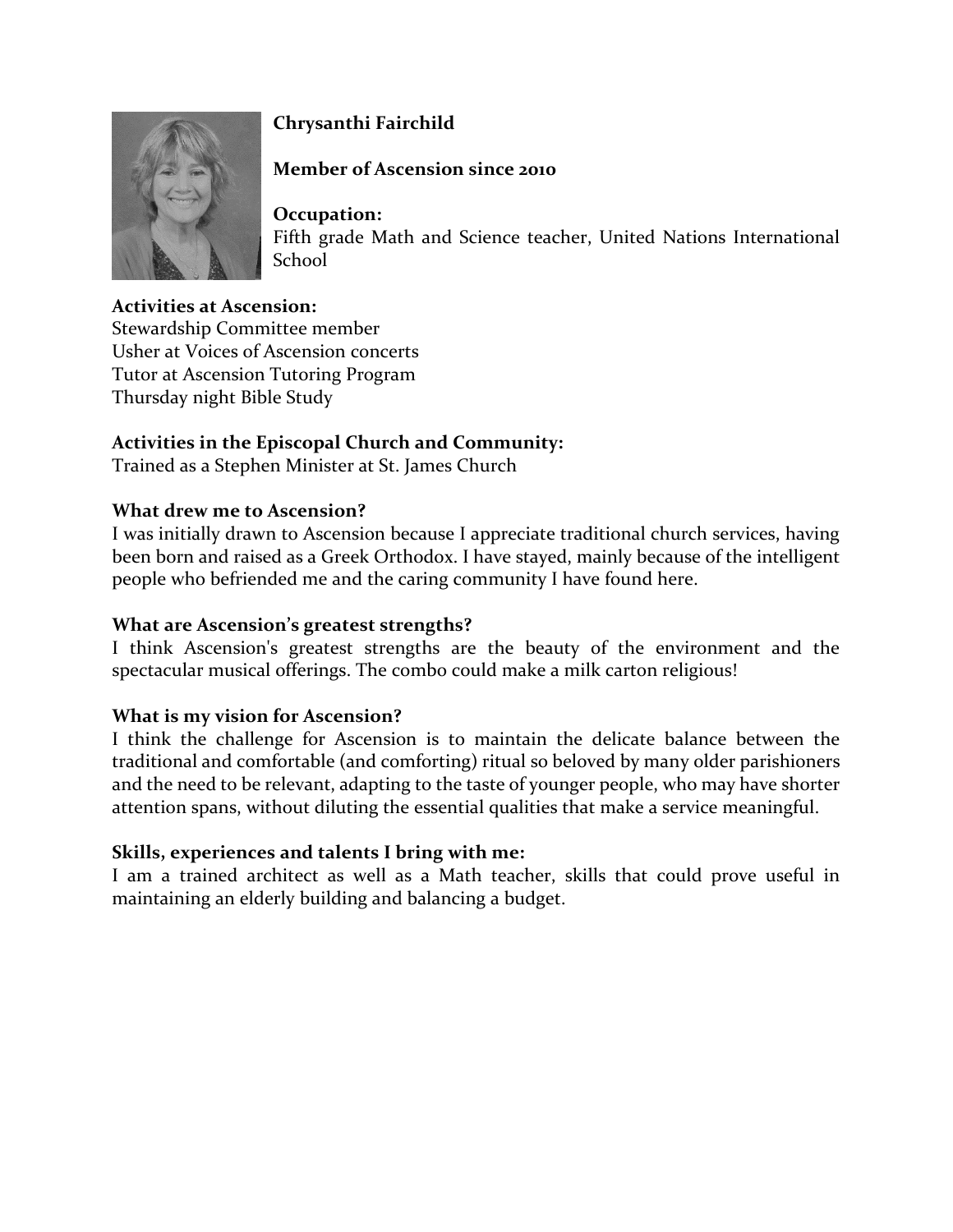

# **Janet Fisher**

# **Member of Ascension since 1982**

# **Occupation:**

Retired academic administrator – During the course of my career in both public and private institutions, my areas of responsibility included communications and broad community outreach.

# **Activities at Ascension:**

- Book Club Interaction with congregants engaged in peripheral activities at Ascension;
- Lector Participate in Side Altar weekday services, which draw in people who may not be regular Sunday morning worshippers;
- Acolyte Serve at the altar in various capacities, which include server, torch bearer and chalice bearer;
- Bible Study -- Interaction with congregants engaged in other facets of Ascension's common life;
- Healing Prayer A new and much needed addition to the life of the parish and provides a confidential window into pastoral care issues arising within our parish common life.

# **Activities in the Episcopal Church and Community:**

- Voices of Ascension Work with the executive director and her staff on box office functions, operational issues and consult on a variety of marketing issues.
- Church Club I am a life member of this organization, which attracts people from other congregations around New York City and other extended communities. It also provides some insight into individual parishes and diocesan challenges and thinking.

# **What drew me to Ascension?**

A compilation of entities drew me into Ascension – a cohesive liturgical format, the music, an extensive rotation through the Book of Common Prayer and a former high school classmate.

# **What are Ascension's greatest strengths?**

As a faith community we are poised to make major strides into the Church of the future. Since joining this parish family I have experienced at least three generational rotations in the congregation. Each of these have embraced liturgical shifts (Morning Prayer and Eucharist once a month to Eucharistic centered services) and exhibited new expressions of faith (Lenten Devotional Book, Halloween Open House to the Community, Pride March Water Table and the Living Nativity) all of which embraced a spiritual openness and flexibility.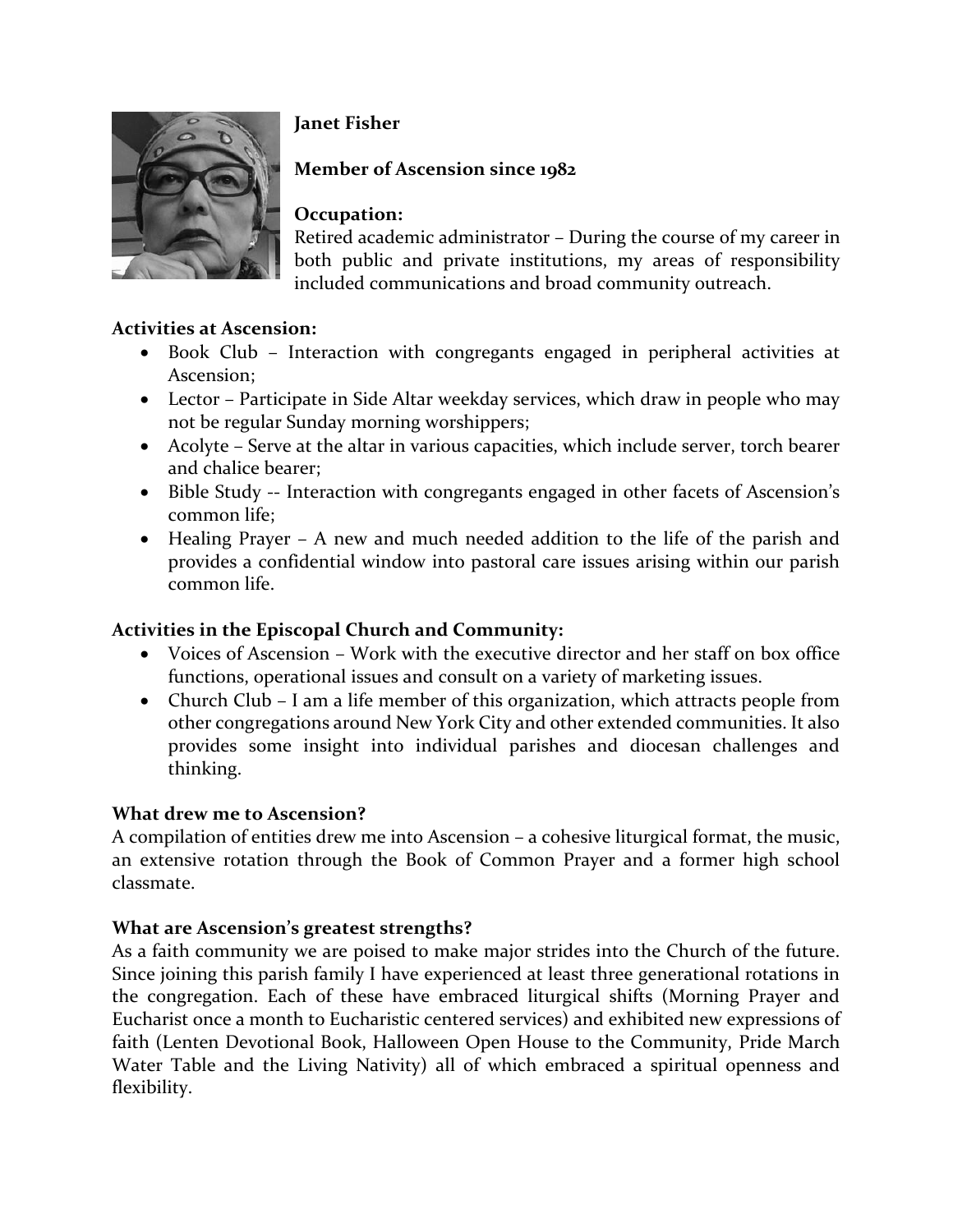#### **What is my vision for Ascension?**

Entering church can and may be challenging for new comers and lapsed churchgoers. Going forward we might wish to explore expanding our portals of entry while continuing to embrace our cultural heritage of glorious music within the liturgical setting and intelligent explorations and expressions of our individual and collective faith journeys. As the US Episcopal Church begins to explore Prayer Book updates, my vision is that we will be able to have a smooth transition into the area of new and auxiliary liturgical settings. We might also wish to expand our online and social media presence thereby extending our reach into communities that reach beyond our immediate geographical area and dioceses.

#### **Skills, experiences and talents I bring with me:**

On occasion I have been able to capture our lively community life through the use of photographs, which appear from time to time on the parish Facebook page. My previous experiences in working with community entities beyond the institution might be central to our ability to expand and grow our congregation for future generations. Perhaps lend some insights into upgrading and or streamlining our existing social media communications.



# **Elizabeth Garvin**

#### **Member of Ascension since 1994**

#### **Occupation:**

Lighting designer/production manager for special events ERG Intentio LLC

**Activities at Ascension:**  Head usher Designer of Halloween Haunted Church Past member of buildings and grounds

#### **What drew me to Ascension?**

My friend brought me to Ascension.

#### **What are Ascension's greatest strengths?**

Music, community, congregants.

#### **What is my vision for Ascension?**

More community outreach.

#### **Skills, experiences and talents I bring with me:**

As a designer and production manager, I can, as schedule permits, help in events such as Halloween.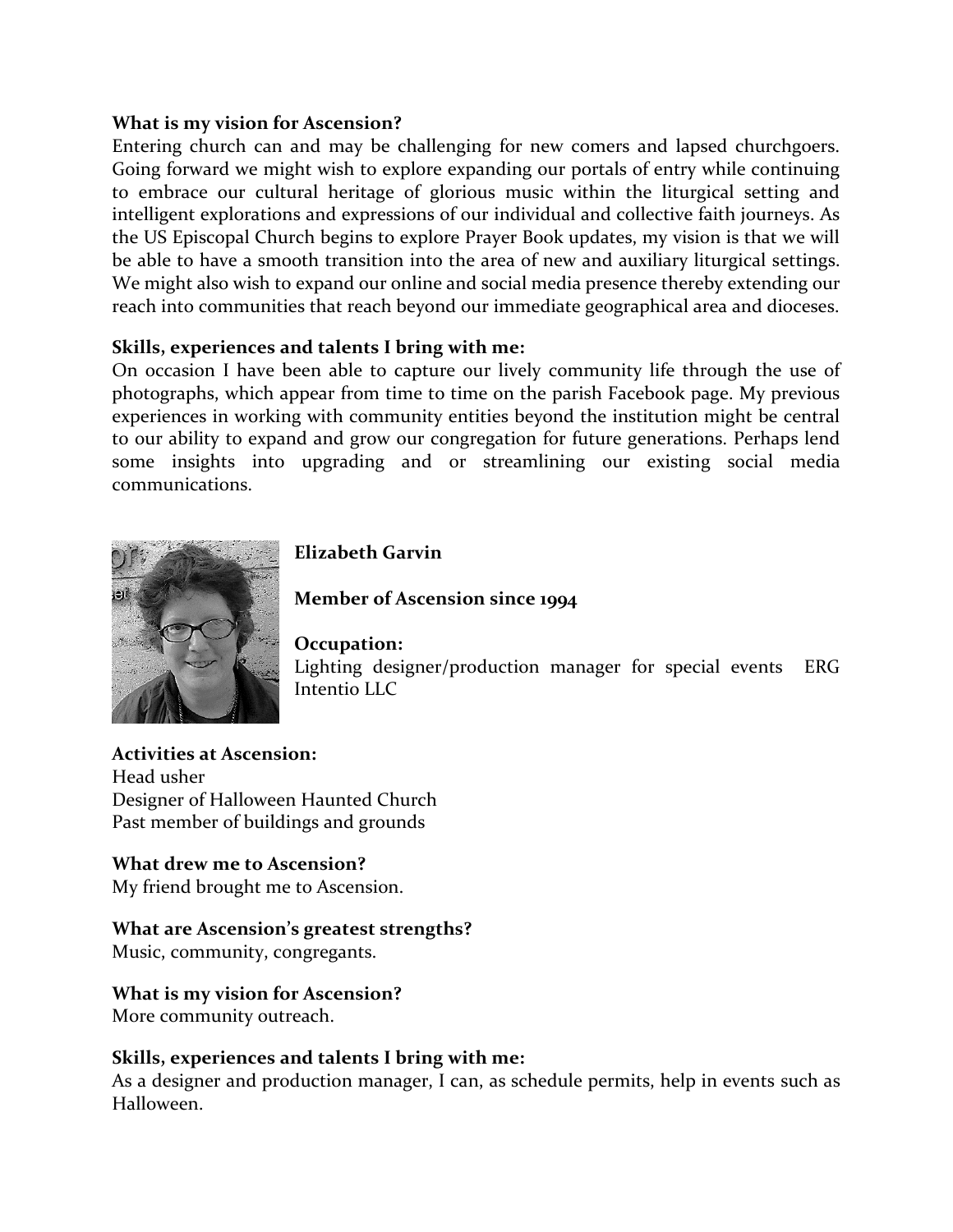

# **Winnie Lok**

# **Member of Ascension since 2005**

# **Occupation:**

Manager, Event and Entertainment Production for New York Road Runners

# **Activities at Ascension:**

Sunday School Teacher Altar Guild (9AM services) Usher Food Pantry Volunteer Former tutor at afterschool tutoring on Mondays

# **Activities in the Episcopal Church and Community:**

Member of CERT (Community Emergency Response Team) NYC Volunteer for Habitat for Humanity

# **What drew me to Ascension?**

Having been a lifelong Episcopalian, when I moved to NYC in 2005, I was looking for a spiritual home. I was walking in the neighborhood and came across the church and the beautiful building drew me in.

# **What are Ascension's greatest strengths?**

The community of people from all walks of life.

# **What is my vision for Ascension?**

Growth. Continual growth in the community within the Church as well as in outreach. Also, continual education and the desire to learn.